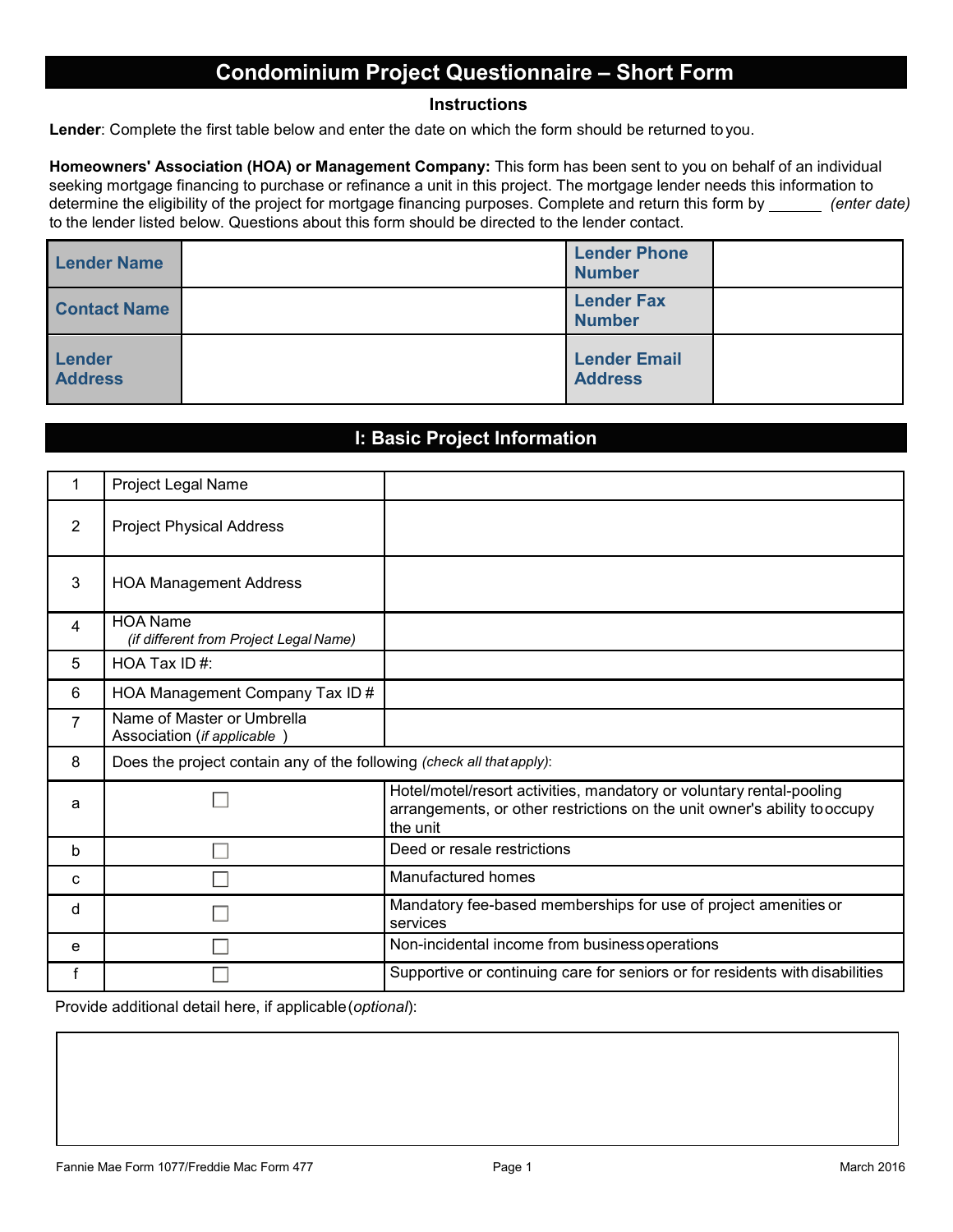#### **II: Project Completion Information**

|   | <b>Answer all questions below:</b>                                                                                                               | Yes                          | No                                    |
|---|--------------------------------------------------------------------------------------------------------------------------------------------------|------------------------------|---------------------------------------|
|   | Is the project 100% complete, including all construction or renovation of units,<br>common elements, and shared amenities for all projectphases? |                              |                                       |
| 2 | Is the project subject to additional phasing or annexation?                                                                                      |                              |                                       |
| 3 | Has the developer transferred control of the HOA to the unit owners?                                                                             | If yes, date of<br>transfer: | If no, estimated<br>date of transfer: |
|   | Are 90% or more of the units conveyed (sold and closed) to unit purchasers?                                                                      |                              |                                       |

### **III: Financial Information**

|                                              |               | for paying delinquent common expense assessments?                                                                        |  | Yes* l<br>No.       |        | 1. In the event a lender acquires a unit due to foreclosure or a deed-in-lieu of foreclosure, is the mortgagee responsible |  |
|----------------------------------------------|---------------|--------------------------------------------------------------------------------------------------------------------------|--|---------------------|--------|----------------------------------------------------------------------------------------------------------------------------|--|
|                                              | 1 to 6 months | *If Yes, for how long is the mortgagee responsible for paying common expense assessments? (select one)<br>7 to 12 months |  | more than 12 months |        |                                                                                                                            |  |
| contact information:                         |               | 2. Is the HOA involved in any active or pending litigation?                                                              |  | Yes*<br>No.         |        | *If Yes, attach documentation regarding the litigation from the attorney or the HOA. Provide the attorney's name and       |  |
| Name:                                        |               |                                                                                                                          |  |                     | Phone: |                                                                                                                            |  |
| <b>IV: Ownership &amp; Other Information</b> |               |                                                                                                                          |  |                     |        |                                                                                                                            |  |

1. Complete the following table if more than one unit is owned by the same individual or entity.

| <b>Individual / Entity Name</b> | <b>Developer</b><br>or Sponsor<br>(Yes or No) | <b>Number of</b><br><b>Units</b><br><b>Owned</b> | <b>Percentage</b><br><b>Owned of</b><br><b>Total</b><br><b>Project</b><br><b>Units</b> | <b>Number</b><br><b>Leased at</b><br><b>Market</b><br><b>Rent</b> | <b>Number Leased</b><br>under Rent Control |
|---------------------------------|-----------------------------------------------|--------------------------------------------------|----------------------------------------------------------------------------------------|-------------------------------------------------------------------|--------------------------------------------|
|                                 | Yes<br>No                                     |                                                  | $\%$                                                                                   |                                                                   |                                            |
|                                 | Yes<br>No                                     |                                                  | %                                                                                      |                                                                   |                                            |
|                                 | Yes<br>No                                     |                                                  | $\%$                                                                                   |                                                                   |                                            |
|                                 | Yes<br>No                                     |                                                  | $\frac{0}{0}$                                                                          |                                                                   |                                            |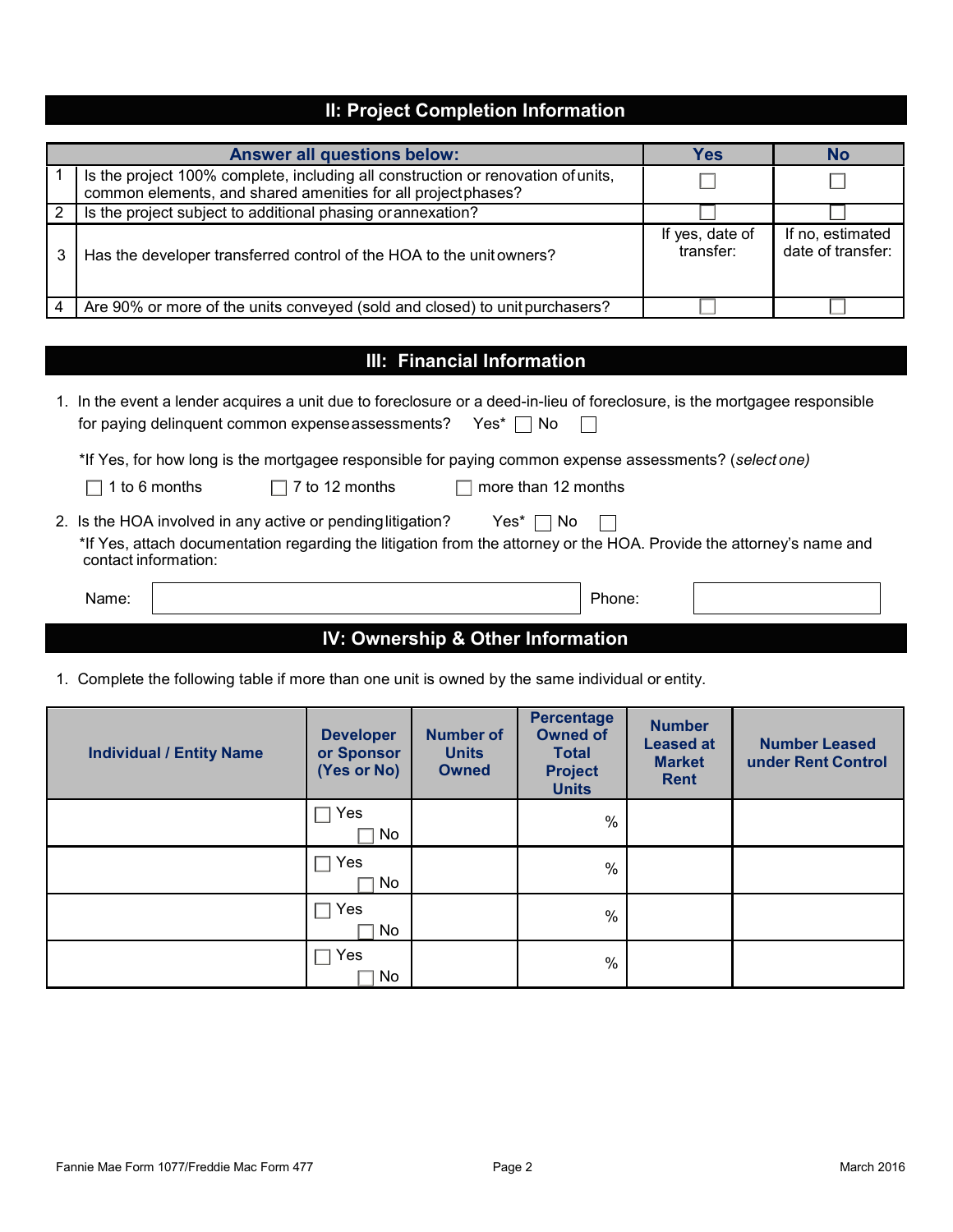2. Are any units in the project used for commercial or non-residential purposes? Yes<sup>\*</sup>  $\Box$  No  $\Box$ 

\*If Yes, complete the following:

| <b>Type of Commercial or</b><br><b>Non-Residential Use</b> | <b>Name of Owner or Tenant</b> | <b>Number of</b><br><b>Units</b> | <b>Square</b><br>Footage | % Square Footage<br>οf<br><b>Total Project</b><br><b>Square Footage</b> |
|------------------------------------------------------------|--------------------------------|----------------------------------|--------------------------|-------------------------------------------------------------------------|
|                                                            |                                |                                  |                          | %                                                                       |
|                                                            |                                |                                  |                          | %                                                                       |
|                                                            |                                |                                  |                          | %                                                                       |
|                                                            |                                |                                  |                          | %                                                                       |

3. What is the total square footage of commercial space in the building that is separate from the residential HOA? Include above and below grade space used for commercial purposes, such as public parking facilities, retail space, apartments, commercial offices, and so on.

**Total square footage of commercial space**

**V: Insurance Information & Financial Controls**

| 1. Are units or common elements located in a flood zone?<br>No.<br>*Yes!<br>*If Yes, flood coverage is in force equaling (select only one option below):   |
|------------------------------------------------------------------------------------------------------------------------------------------------------------|
| 100% replacement cost<br>maximum coverage per condominium available under the National Flood Insurance Program<br>some other amount (enter amount here) \$ |
| 2. Check all of the following that apply regarding HOA financial accounts:                                                                                 |
| HOA maintains separate accounts for operating and reserve funds.                                                                                           |
| Appropriate access controls are in place for each account.                                                                                                 |
| The bank sends copies of monthly bank statements directly to the HOA.                                                                                      |
| Two members of the HOA Board of Directors are required to sign any check written on the reserve account.                                                   |
| The Management Company maintains separate records and bank accounts for each HOA that uses its services.                                                   |
| The Management Company does not have the authority to draw checks on, or transfer funds from, the reserve<br>account of the HOA.                           |